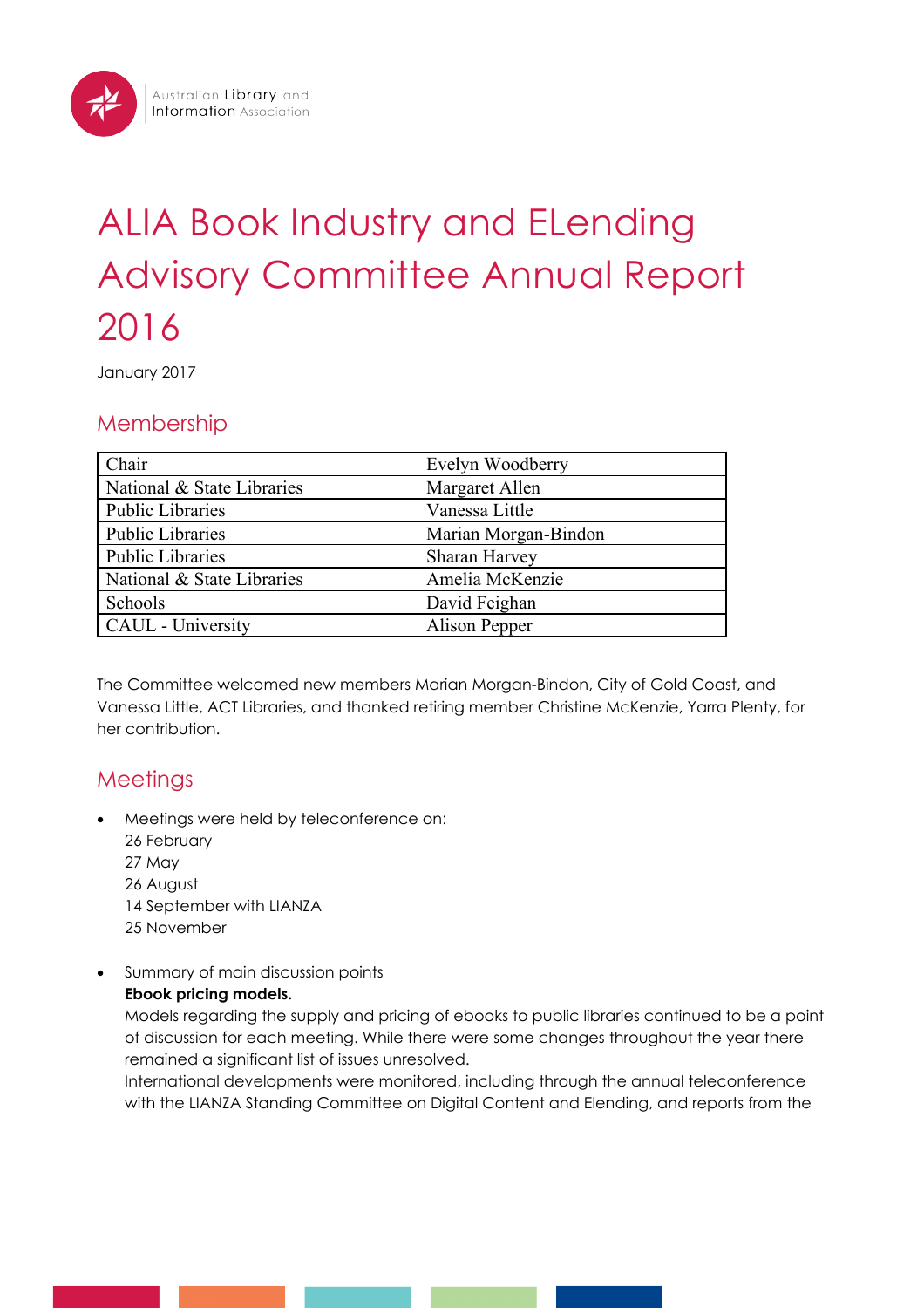IFLA Elending Working Party. The report by the Court of Justice of the European Union was important to discussions as it decided that there is no difference between lending a paper book and an e-book. While the decision does not impact directly in Australia it provides leverage with international publishers.

#### **Public Library ebook pricing model**

Discussion continued around the value of developing this model with the proposal being referred to the South East Queensland Collection coordinators for their comment and feedback on the benefits of this approach as a project. A decision will be made regarding further work once feedback has been received.

#### **PLR and ebooks**

The Committee raised concerns on the lack of progress on the appointment of members to the PLR Committee which has been steadily eroded through lack of replacement of members as terms have expired. A reason for concern raised by the Committee is the outstanding issue of ebooks as they relate to PLR. International developments in countries with PLR programmes have been discussing this issue for some years and making decisions at the national level. Australia's PLR programme is recognised internationally and needs to be addressing this issue as a matter of importance.

## Summary of main activities

• Advice provided to the ALIA Board **Book Council of Australia (BCA)** The Committee advised the Board that funding for the Book Council of Australia (BCA) was withdrawn in the mid-year budget and there is no plan to consider other options. As a result the BCA will not eventuate.

• Reports generated

#### **ALIA Position Statement on ebooks and elending 2016**

The Committee provided the updated statement to the Board taking into consideration developments nationally and internationally.

### • **ARC Linkage Project – elending in Australia's Public Libraries**

The announcement that the project, led by Dr Rebecca Giblin from Monash University, was successful in its application for funds to investigate elending in Australia's public libraries was welcomed by the Committee. The Expert Reference Group (ERG) includes representatives from the Committee whose organisations are supporting the project, Margaret Allen, State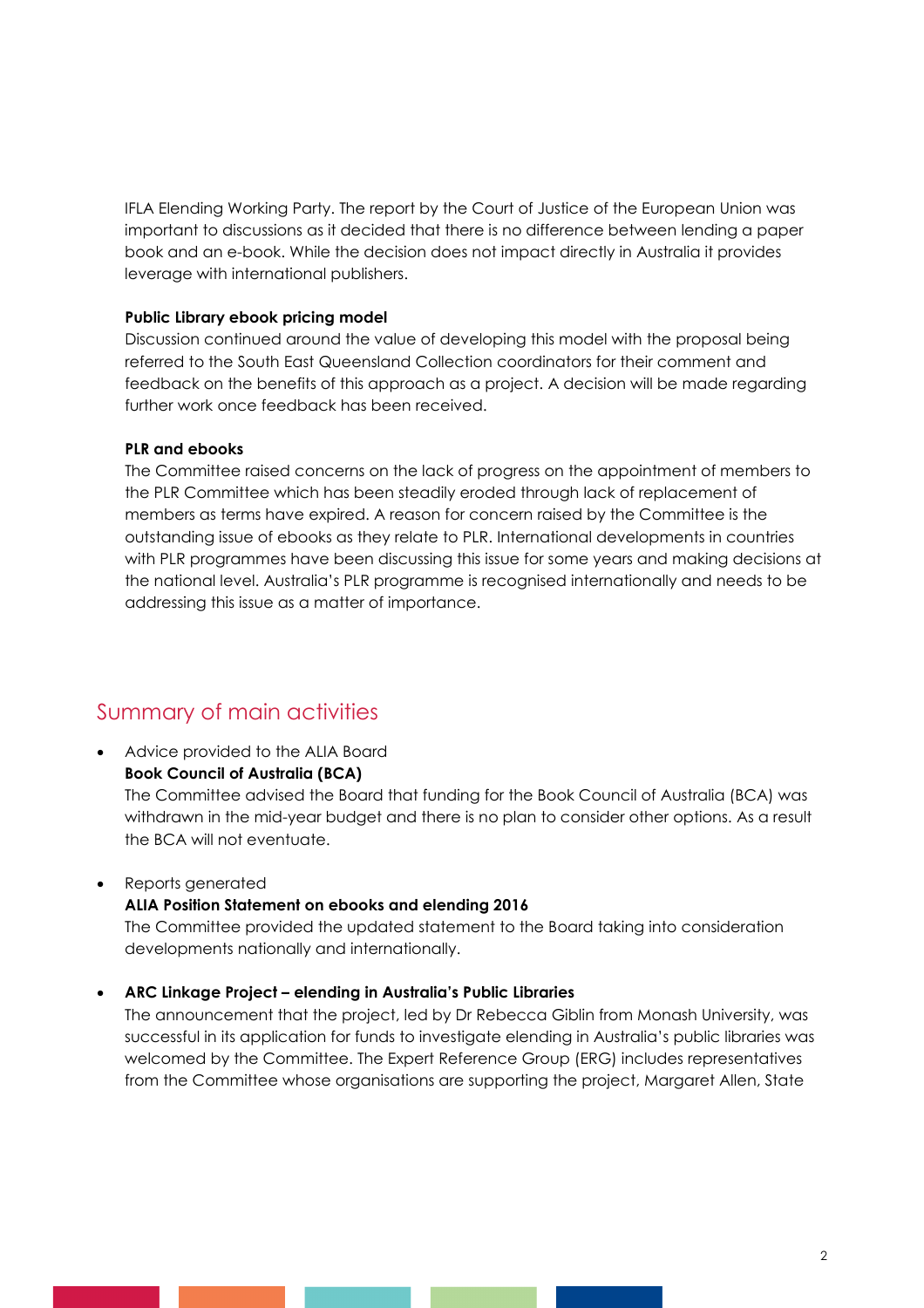Library of Western Australia, Marian Morgan-Bindon Gold Coast City and the chair as the ALIA representative.

The project has begun the information collection phase with the ERG providing assistance with data and introductions to industry contacts. The project will continue in 2017.

#### **Meetings with stakeholders**

Meetings continued to occur with the APA, Overdrive and various industry representatives. These meetings were often held independently of the Committee with members reporting on developments and discussions. This information assisted the Committee in its deliberations with members also using their membership of the Committee to add weight to the discussions.

## Alignment with the ALIA Strategic Plan

The work of the Committee contributes across all areas of the Strategic Priorities as outlined in the ALIA Strategic Plan.

Through its engagement with industry partners the Committee advocates on behalf of the library and information sector, particularly in relation to suppliers on issues and strategies necessary to enable effective access to information for ebooks.

The development of position papers assists in the continuing education and professional development of library and information professionals by informing members in areas specific to the Committee's brief.

Through its investigation and monitoring of key issues the Committee recommends on actions which will future proof the policies and practices of the association to ensure it remains sustainable.

## Forward plans

#### **Proposed activities:**

The Board requested that during 2017 the Advisory Committee

- Keep a watching brief on any research and developments, for example relating to open APIs for library management systems and ebook platforms, to enable improved access to ebook resources.
- Review the position statement within the next 12 months taking into consideration any relevant outcomes from the ARC research project being conducted by Rebecca Giblin on the legal and social dynamics of ebook lending in public libraries.
- Conduct an updated ebooks and elending survey based on the 2015 survey with additional questions relating to ease of access and barriers to ebook lending